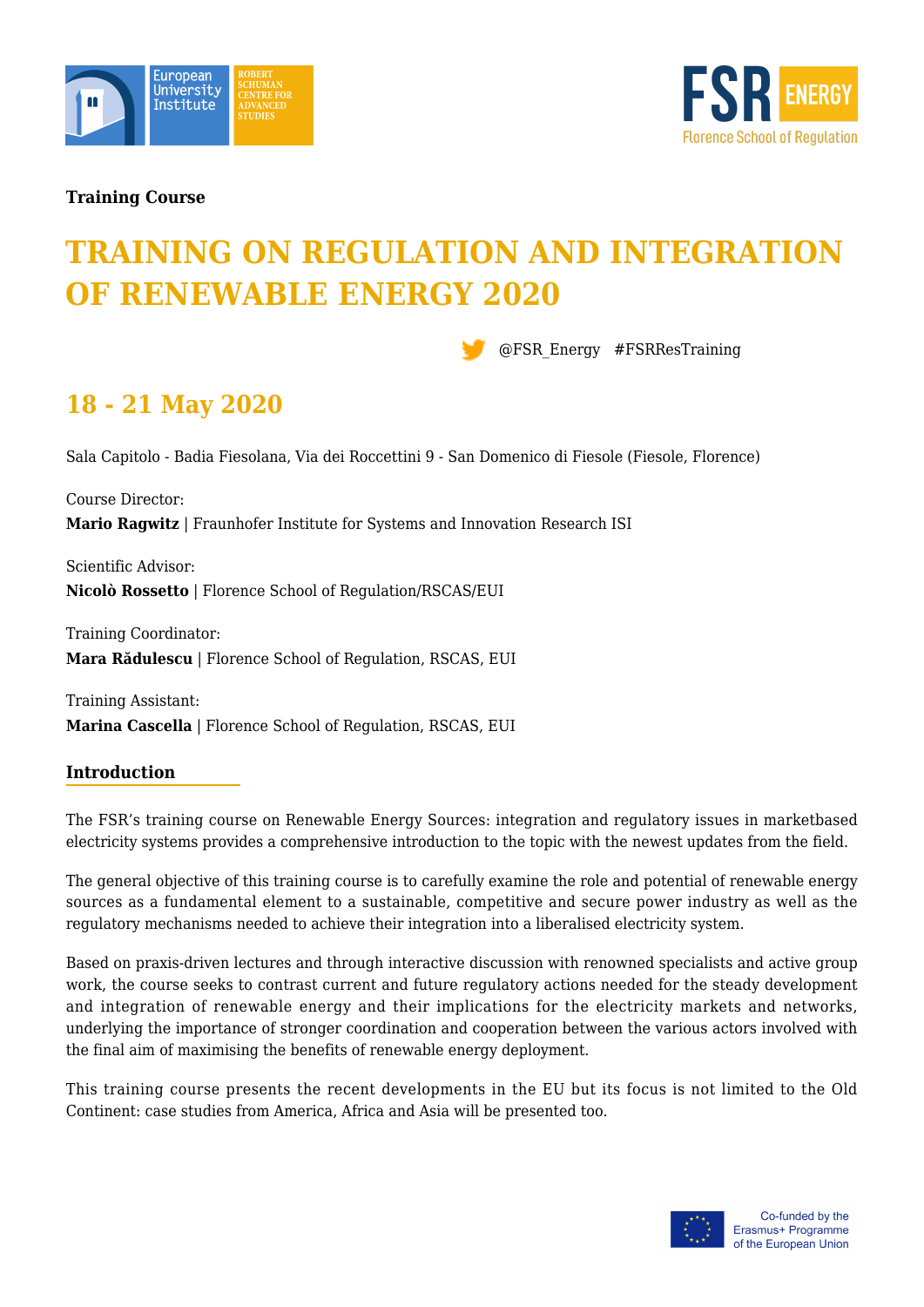## **Draft Programme**

## **18 May**  9.00 - 9.30 Course presentation and personal introductions **Mario Ragwitz** | Fraunhofer Institute for Systems and Innovation Research ISI **Nicolò Rossetto** | Florence School of Regulation/RSCAS/EUI 9.30 - 11.00 Introduction to renewable energy sources Development of renewable energy policies in Europe, from the first steps to current plans for 2030 The new Renewable Directive and the Energy Governance Regulation **Guido Bortoni** | European Commission 11.00 - 11.30 *Coffee break* 11.30 - 13.00 Introduction to renewable energy sources Overview of the challenges posed by the integration of RES in liberalised electricity markets • How to incentivize renewable energy investments at low costs • Promotion of further technological development **Mario Ragwitz** | Fraunhofer Institute for Systems and Innovation Research ISI 13.00 - 14.00 *Lunch break* 14.00 - 15.30 Supporting the RES uptake – *market-based investment in generation capacity* Experience with competitive bidding schemes and auctions in Europe and globally Options for auctions design – concepts for different objectives **Jenny Winkler** | Fraunhofer Institute for Systems and Innovation Research ISI TBC 15.30 - 16.00 *Coffee break* 16.00 - 17.30 Group work on optimal auction design **Mario Ragwitz** | Fraunhofer Institute for Systems and Innovation Research ISI

17.30 - 17.45 Wrap-up session

| Mario Ragwitz   Fraunhofer Institute for Systems and Innovation Research ISI |
|------------------------------------------------------------------------------|
| <b>Nicolò Rossetto</b>   Florence School of Regulation/RSCAS/EUI             |

17.45 - 18.45 *Welcome cocktail*

## **19 May**

- 9.00 9.30 Group activity
- 9.30 11.00 Integration of RES in liberalised wholesale electricity markets market-based dispatch of *generation*
	- Introduction to electricity markets and market design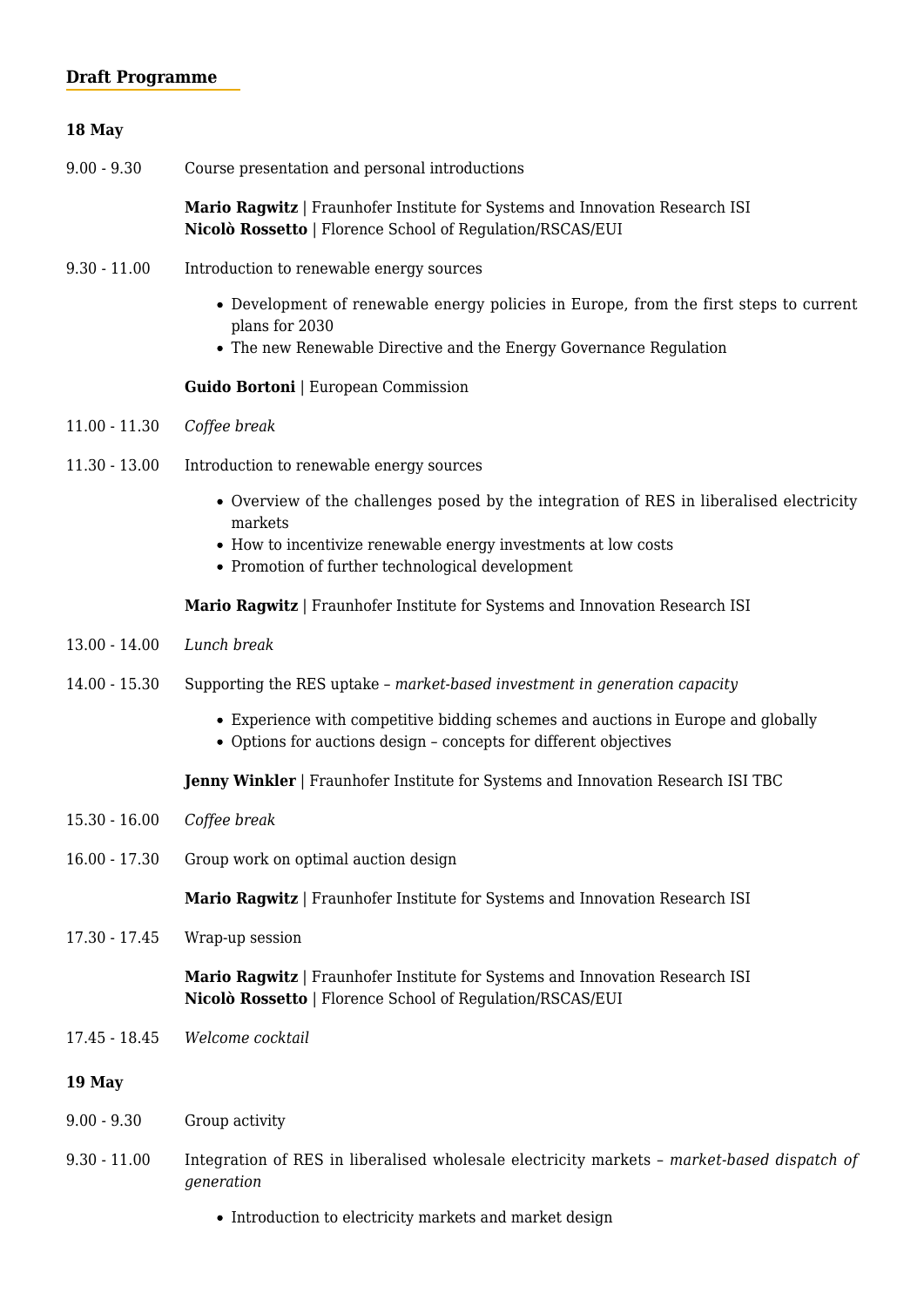• Integration of neighbouring electricity markets

#### **Alberto Pototschnig** | Florence School of Regulation/RSCAS/EUI

- 11.00 11.30 *Coffee break*
- 11.30 13.00 Integration of RES in liberalised wholesale electricity markets *market-based dispatch of generation*
	- Impact of RES on electricity markets
	- Direct marketing of RES-based electricity (PPAs and contracts for difference)
	- Group work on optimal market premium design

**Alberto Pototschnig** | Florence School of Regulation/RSCAS/EUI

**Mario Ragwitz** | Fraunhofer Institute for Systems and Innovation Research ISI

- 13.00 14.00 *Lunch break*
- 14.00 15.30 Impact and integration of RES in electricity system operation *market-based grid services*
	- Introduction to electricity system operation
	- Minimising curtailment costs regulated vs. market-based redispatch
	- Priority access to the grid when is it needed?

**Alberto Pototschnig** | Florence School of Regulation/RSCAS/EUI

**Mario Ragwitz** | Fraunhofer Institute for Systems and Innovation Research ISI

- 15.30 16.00 *Coffee break*
- 16.00 17.30 Impact and integration of RES in electricity system operation *market-based grid services*
	- The point of view of a European TSO
	- Procurement of grid services from distributed resources

#### **Fabio Genoese** | Terna

17.30 - 17.45 Wrap-up session

**Mario Ragwitz** | Fraunhofer Institute for Systems and Innovation Research ISI **Nicolò Rossetto** | Florence School of Regulation/RSCAS/EUI

19.30 *Dinner in town*

#### **20 May**

- 9.00 9.30 Group activity
- 9.30 11.00 Impact and integration of RES on grid planning coordination mechanisms between investments in generation and grids
	- Introduction to electricity grids and their planning (transmission and distribution)
	- Challenges posed by RES deployment to grids planning and access
	- Super-grids and smart grids: beyond fit & forget

**Nicolò Rossetto** | Florence School of Regulation/RSCAS/EUI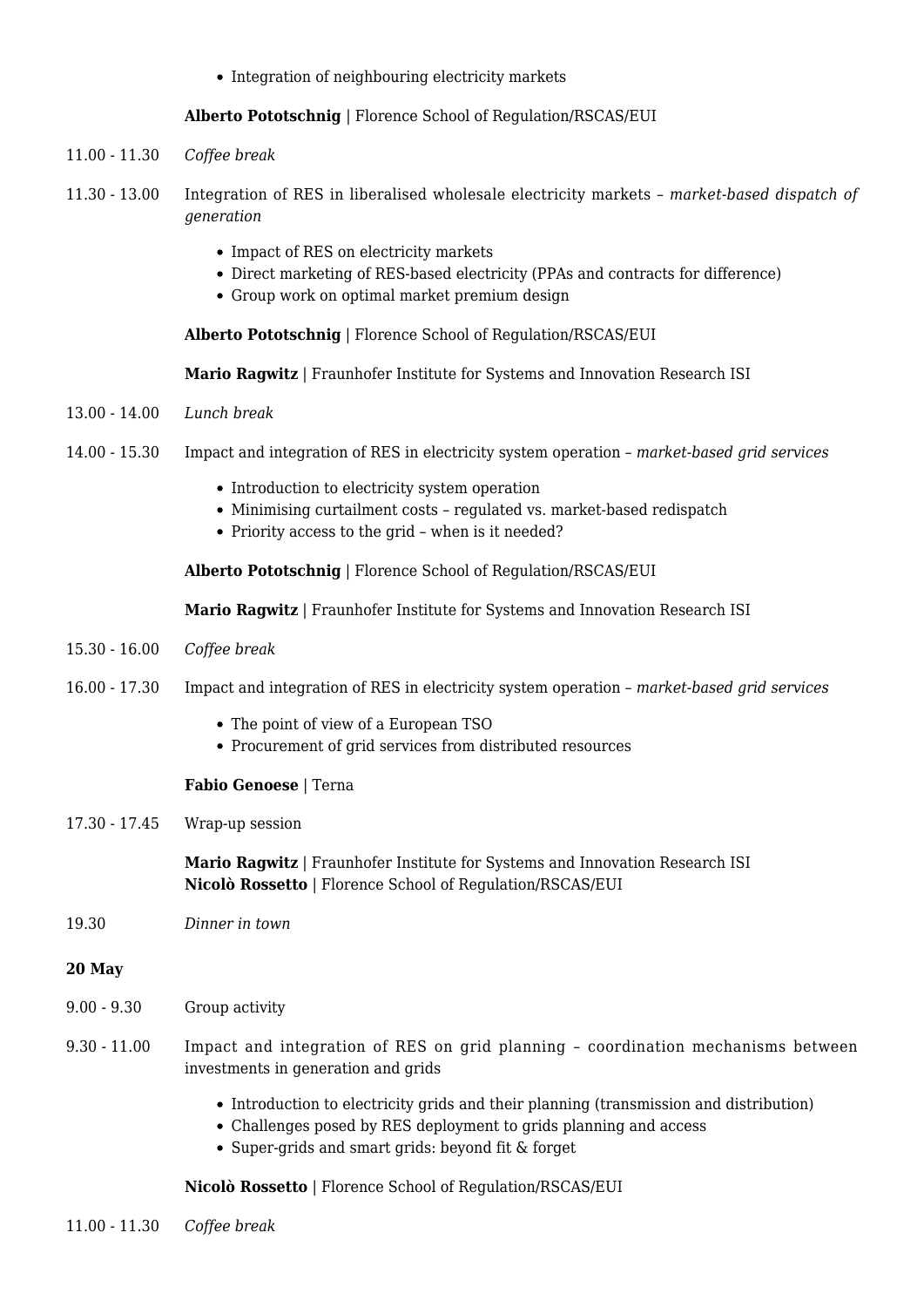- 11.30 13.00 Small scale RES and self-consumption how to avoid the utility death spiral without slowing down RES deployment
	- Support mechanisms for small scale RES
	- Impact of self-consumption on system integration with or without distributed storage: implications for efficiency and fairness

**Mario Ragwitz** | Fraunhofer Institute for Systems and Innovation Research ISI

- 13.00 14.00 *Lunch break*
- 14.00 15.30 Small scale RES and self-consumption how to avoid the utility death spiral without slowing down RES deployment
	- Designing future-proofed network charges and levies
	- Collective self-consumption and energy communities: towards a more decentralised energy system?

**Nicolò Rossetto** | Florence School of Regulation/RSCAS/EUI

- 15.30 16.00 *Coffee break*
- 16.00 17.30 Sector coupling and power-to-X by
	- Integrating different energy vectors to provide more flexibility
	- Current policy debate and early pilot projects

**Andris Piebalgs** | Florence School of Regulation/RSCAS/EUI

17.30 - 17.45 Wrap-up session

**Mario Ragwitz** | Fraunhofer Institute for Systems and Innovation Research ISI **Nicolò Rossetto** | Florence School of Regulation/RSCAS/EUI

#### **21 May**

- 9.00 10.30 Decarbonising the gas sector: many new renewable gases?
	- A fair taxonomy
	- Role in the energy mix
	- Support measures

**Ilaria Conti |** Florence School of Regulation/RSCAS/EUI

- 10.30 11.00 *Coffee break*
- 11.00 12.30 Trends in global renewable energy markets

#### **TBC**

- 12.30 13.30 *Lunch break*
- 13.30 15.00 Case studies of regulation and market integration in liberalised electricity systems

### **TBC**

- 15.00 15.30 *Coffee break*
- 15.30 17.00 Company strategy and portfolio development of RES in the industry